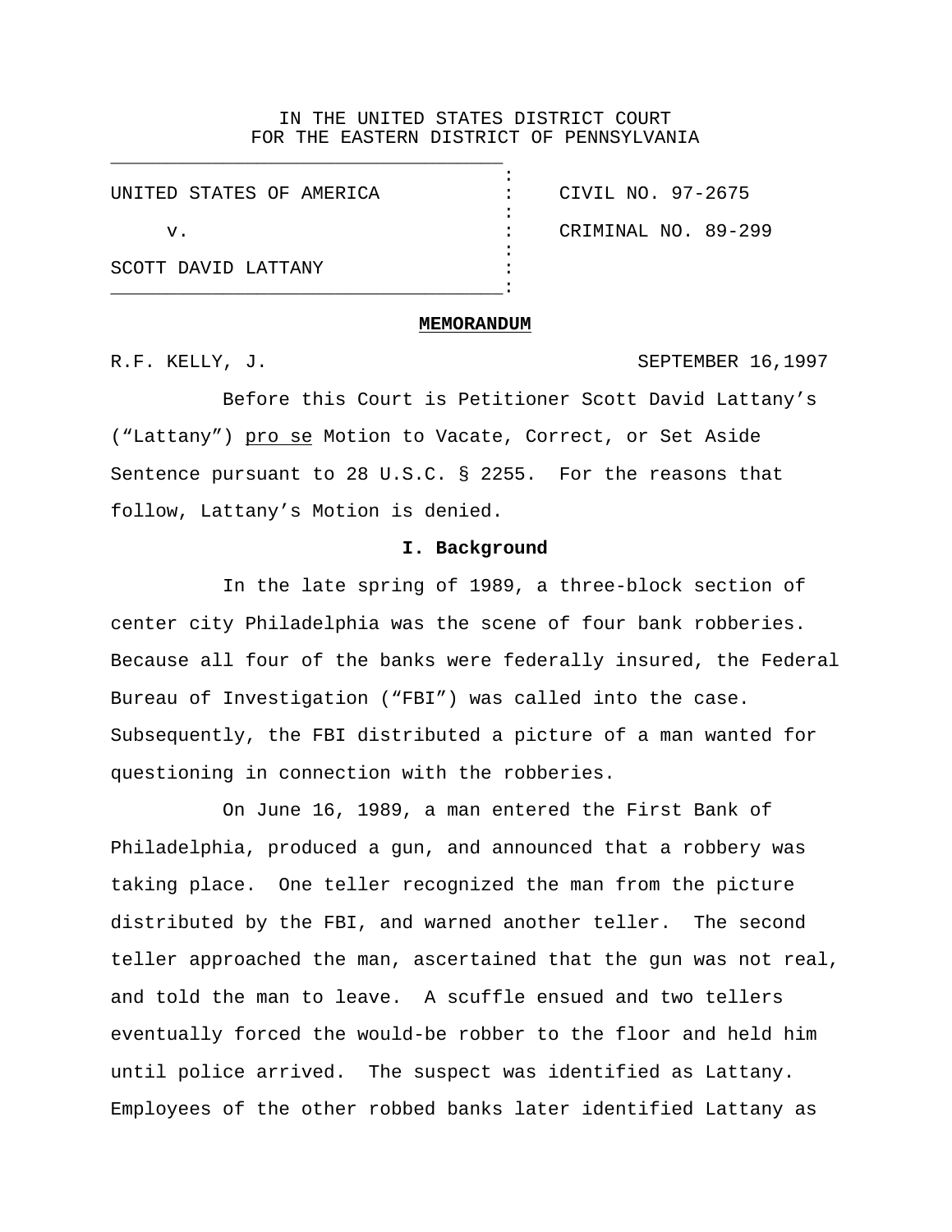the man who had robbed them.

Lattany was indicted on four counts of robbery and one count of attempted robbery. Before his case came to trial, Lattany was represented by five different attorneys. He finally decided to represent himself at trial, with court-appointed standby counsel. After a one week trial, which concluded on February 1, 1991, Lattany was convicted on two of four robbery counts and on the attempted robbery count.

This Court denied Lattany's motion for a judgment of acquittal or new trial. See United States v. Lattany, 769 F. Supp. 181 (E.D. Pa. 1991). Lattany's conviction was affirmed on appeal. See United States v. Lattany, 982 F.2d 866 (3d Cir. 1992), cert. denied, 510 U.S. 829 (1993).

## **II. Discussion**

Lattany alleges six separate grounds for his Motion. All are based upon the ineffectiveness of appellate counsel. Lattany contends that appellate counsel was ineffective in failing to claim the following: (1) that the trial court erred in permitting the jury to view the bank surveillance videotape during deliberations, (2) that trial counsel was ineffective for not objecting to the jury reviewing those videotapes, (3) that the jury engaged in misconduct, (4) that the defense lost or destroyed evidence, (5) that the trial court erred in not permitting Lattany to approach witnesses, and (6) that the trial court erred in permitting the jury to review the videotape of a

2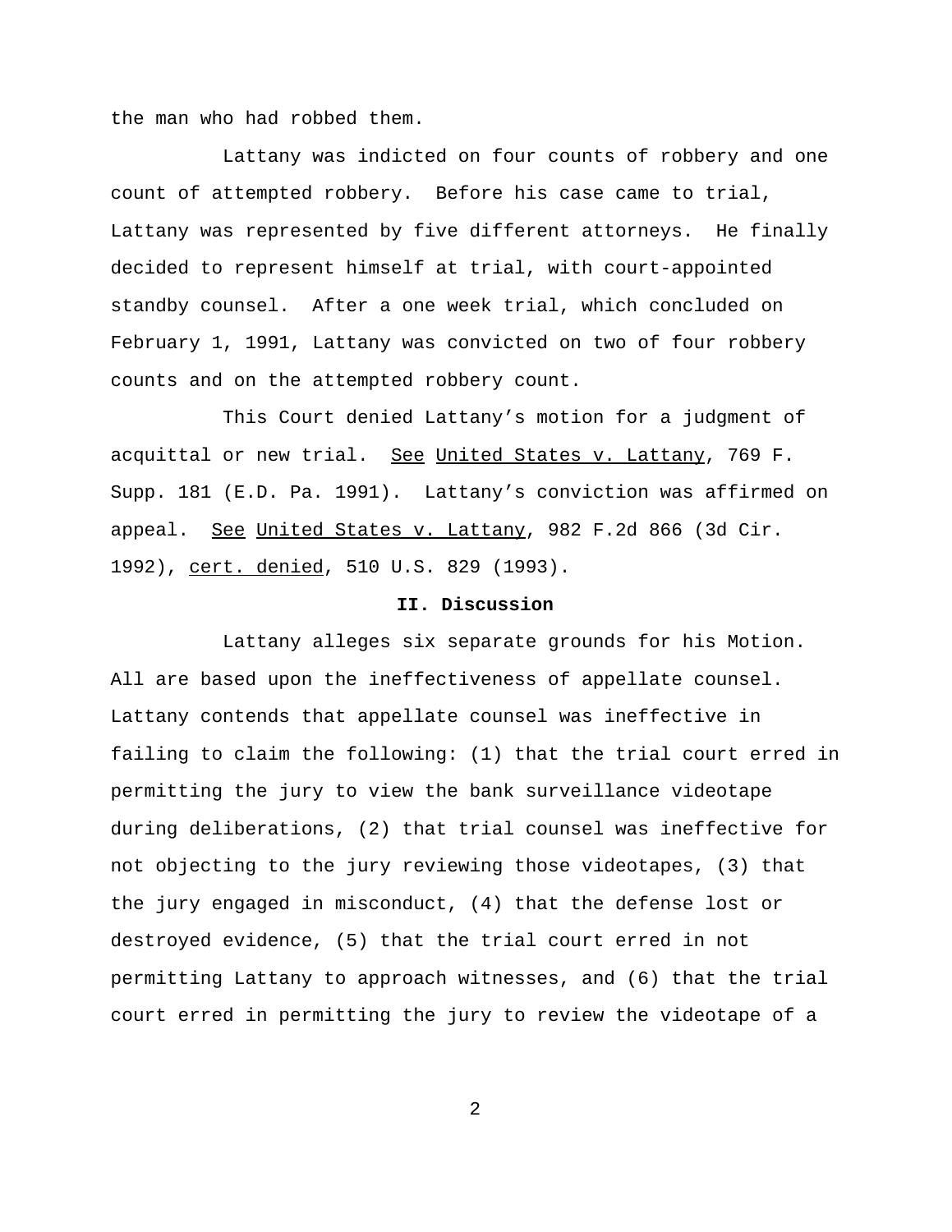trial witness's testimony.<sup>1</sup>

"Once a legal argument has been litigated and decided adversely to a criminal defendant at his trial and on direct appeal, it is within the discretion of the district court to decline to reconsider those arguments if raised again in collateral proceedings under 28 U.S.C. § 2255." United States v. Orejuela, 639 F.2d 1055, 1057 (3d Cir. 1981) (citing Kaufman v. United States, 394 U.S. 217, 227 n.8 (1969)). The issues Lattany raised on direct appeal included the following: (1) the jury viewing bank surveillance videotape,<sup>2</sup> (2) the alleged jury misconduct, (3) the trial court's refusal of his request to approach witnesses, and  $(4)$ the videotaped witness testimony. See Lattany, 982 F.2d at 869 n.1. The court of appeals rejected all of Lattany's contentions as lacking merit. Id. at 868-69. Therefore, because these issues have been litigated and decided, this Court will not consider them on this Motion.

The only issue remaining in Lattany's amended Motion that was not squarely raised in, and rejected by, the Third

<sup>&</sup>lt;sup>1</sup>In his original Motion (prior to amendments), Lattany also claims that the five bank robberies were not properly joined and should have been tried separately. Even had Lattany retained this claim in his amended Motion, it would fail. Requests for severance of charges under Federal Rule of Criminal Procedure 14 must be made prior to trial or they are waived. FED. R. CRIM. PRO.<br>12(b)(5) and (f). No motion was made here.

 $2B$ ecause the court of appeals found that the trial court did not err in allowing the jury to view the bank surveillance videotape, the trial counsel could not have been ineffective in failing to object to the jury viewing the tapes. Therefore, Lattany's first and second grounds for this Motion have been effectively litigated.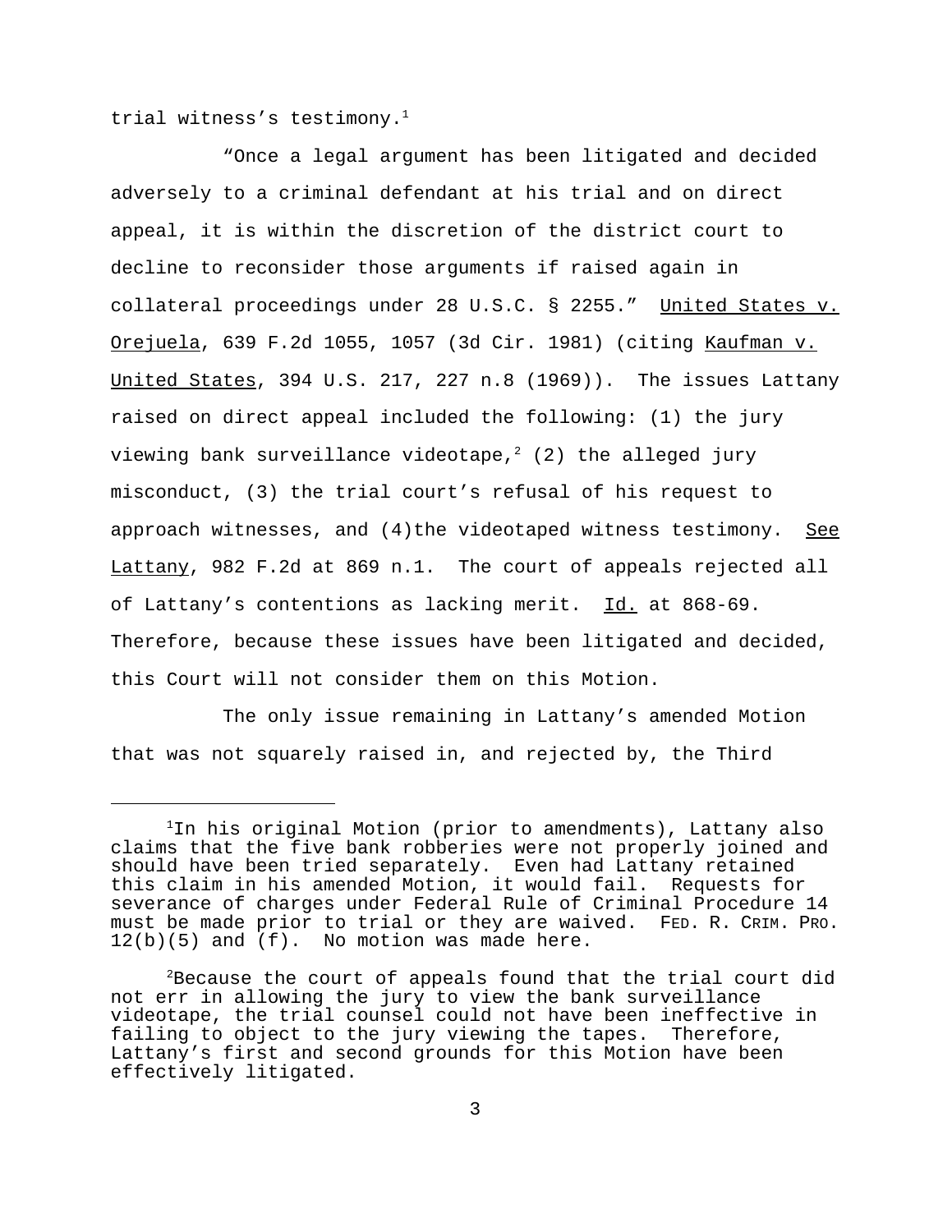Circuit is Lattany's contention that the government lost or destroyed evidence.

At a pretrial hearing on January 29 1991, Lattany asked the FBI case agent why he had not procured a photograph from the bank surveillance camera recording the June 16, 1989 attempted robbery at which Lattany was apprehended and shown it to victim witnesses from the prior four robberies. The agent explained that because someone was taken into custody, official arrest photographs would be taken which would produce a more accurate depiction than a photograph from a video cassette tape (1/29/91; 10:17:06 - 10:18:10). Lattany then asked "Do you still have the film from that alleged attempted robbery?" The agent answered (apparently in error): "Yes" (1/29/91; 10:18:52 - 10:18:58). Lattany asked if any still photographs had been produced from it and the agent testified that none had been  $(1/29/91; 10:18:59 10:19:04$ .

On January 31, 1991, during the cross-examination of a witness, Lattany asked that the June 16th surveillance videotape be shown. Government counsel advised the Court that the government in fact did not have the videotape (1/31/91; 10:51:30 - 10:52:24). At that point, Lattany's standby counsel, Gregory Smith, conferred with the government at government counsel table, returned to defense counsel table, and explained the situation to Lattany. The discussion between counsel and the subsequent explanation are not audible on the videotaped courtroom proceedings, however, Lattany appeared to be satisfied with the

4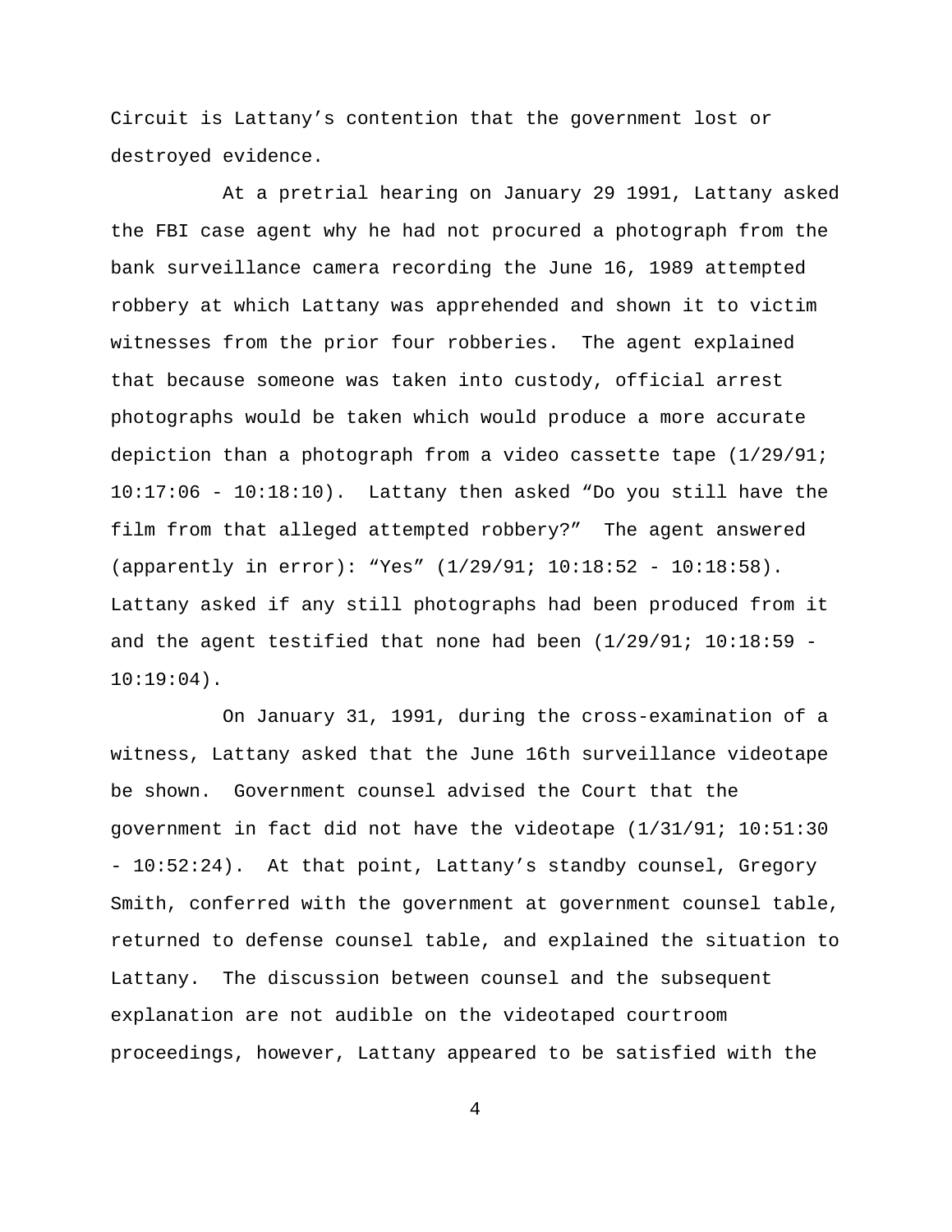explanation as he then resumed cross-examination of the witness  $(1/31/97; 10:52:25 - 10:53:10)$ .

At the charge conference, Mr. Smith indicated that his client might request what he described as a charge akin to a missing witness instruction, based upon the fact that the government supposedly possessed the surveillance videotape and elected not to show it at trial, thereby permitting an adverse inference as to its contents. Government counsel explained to the Court that the agent advised that he had viewed the tape, determined it to contain nothing of value, and did not possess it  $(1/31/91; 14:26:00 - 14:28:00)$ .

The Court's recollection was that the videotape was not of great concern to the FBI because Lattany had been apprehended during the incident  $(1/31/97; 14:27:15 - 14:28:00)$ .<sup>3</sup> That resolved the matter at trial, and the issue was not further pressed. Thus, the only indication that the government ever possessed the videotape was the agent's statement at the pretrial hearing. The only fair inference from the record is that the agent testified in error on January 29th as to whether or not the FBI took possession of the videotape, although he had reviewed it. There is nothing to support Lattany's claim that the government lost or destroyed relevant evidence.

<sup>&</sup>lt;sup>3</sup>The FBI agent had testified at the pretrial hearing as follows: "Since a person was taken into custody following an alleged incident on June 16 and there would be arrest photos resulting from that arrest . . . those photos would be a more accurate representation of the person on June 16 than we would get from a video cassette tape" (1/29/91; 10:17:30 - 10:18:10).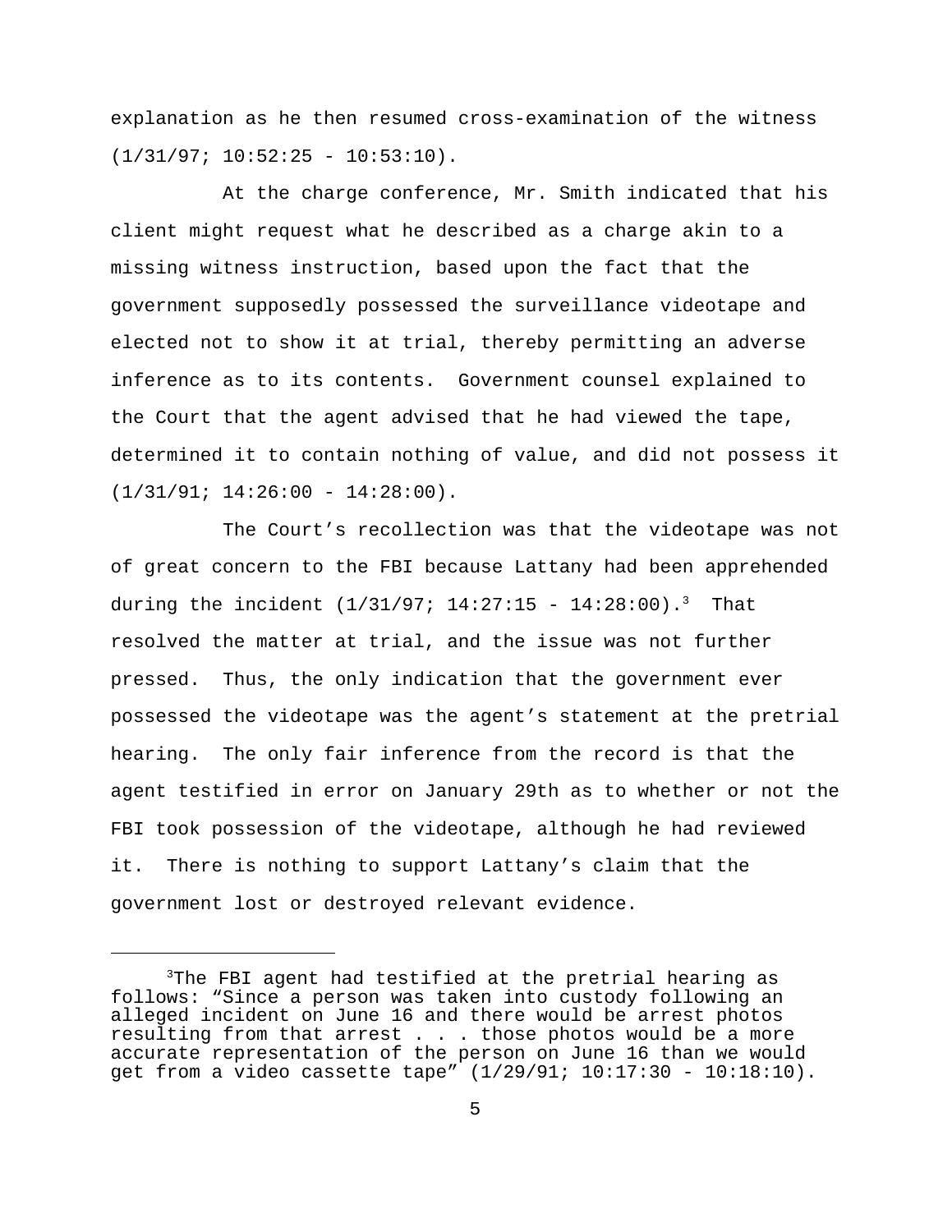In order to claim ineffective assistance of counsel, a convicted defendant must show "(1) that counsel's representation fell below an objective standard of reasonableness and (2) that there is a reasonable probability that, but for counsel's errors, the result of the proceeding would have been different. United States v. Nino, 878 F.2d 101, 103 (3d Cir. 1989) (citing Strickland v. Washington, 466 U.S. 668, 687-96 (1984)). The defendant must show that the result of the proceeding was fundamentally unfair or unreliable. Lockhart v. Fretwell, 506 U.S. 364, 369 (1993). To obtain collateral relief, a petitioner must "clear a significantly higher hurdle than would exist on direct appeal." United States v. Frady, 456 U.S. 152, 166 (1982). A collateral challenge may not substitute for a direct appeal. Id. at 165.

There is nothing to indicate that Lattany's appellate counsel's representation was unreasonable. Indeed, the Third Circuit addressed five of the six areas in which Lattany contends appellate counsel's assistance was ineffective, finding all of them lacking in merit. Further, there is no support for the contention that the government lost or destroyed evidence. Lattany is unable to show that but for counsel's alleged errors, the result of the proceeding would have been different. Thus, this Motion does not meet the requirements for showing ineffective assistance of counsel.

# **III. Conclusion**

In summary, all but one of the arguments raised by

6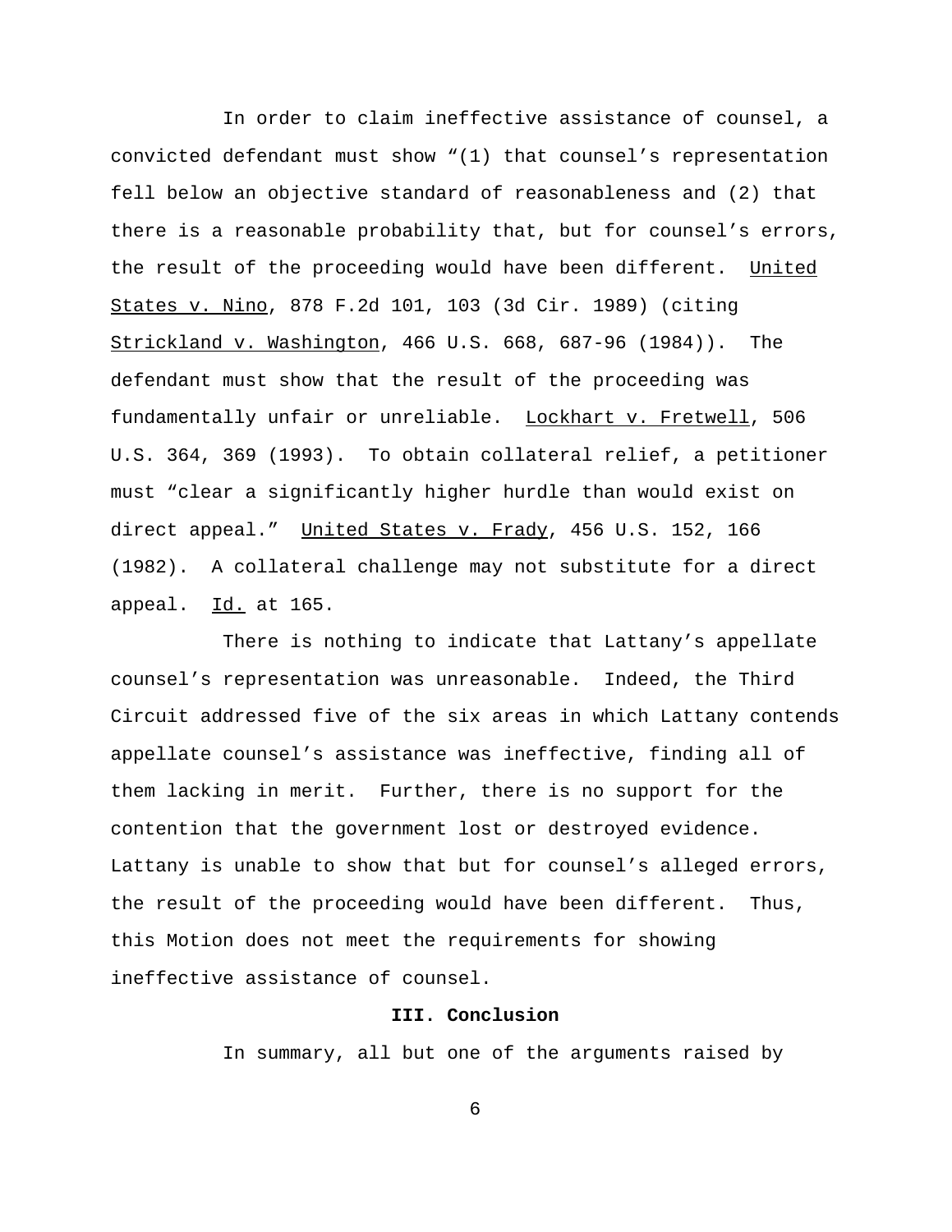Lattany in support of this Motion have been previously litigated and will not be considered by this Court. Further, there is no support for the remaining argument that the government lost or destroyed evidence. In light of these facts, as well as the lack of any evidence that Lattany was denied effective assistance of counsel, this Motion is denied.

An appropriate Order follows.